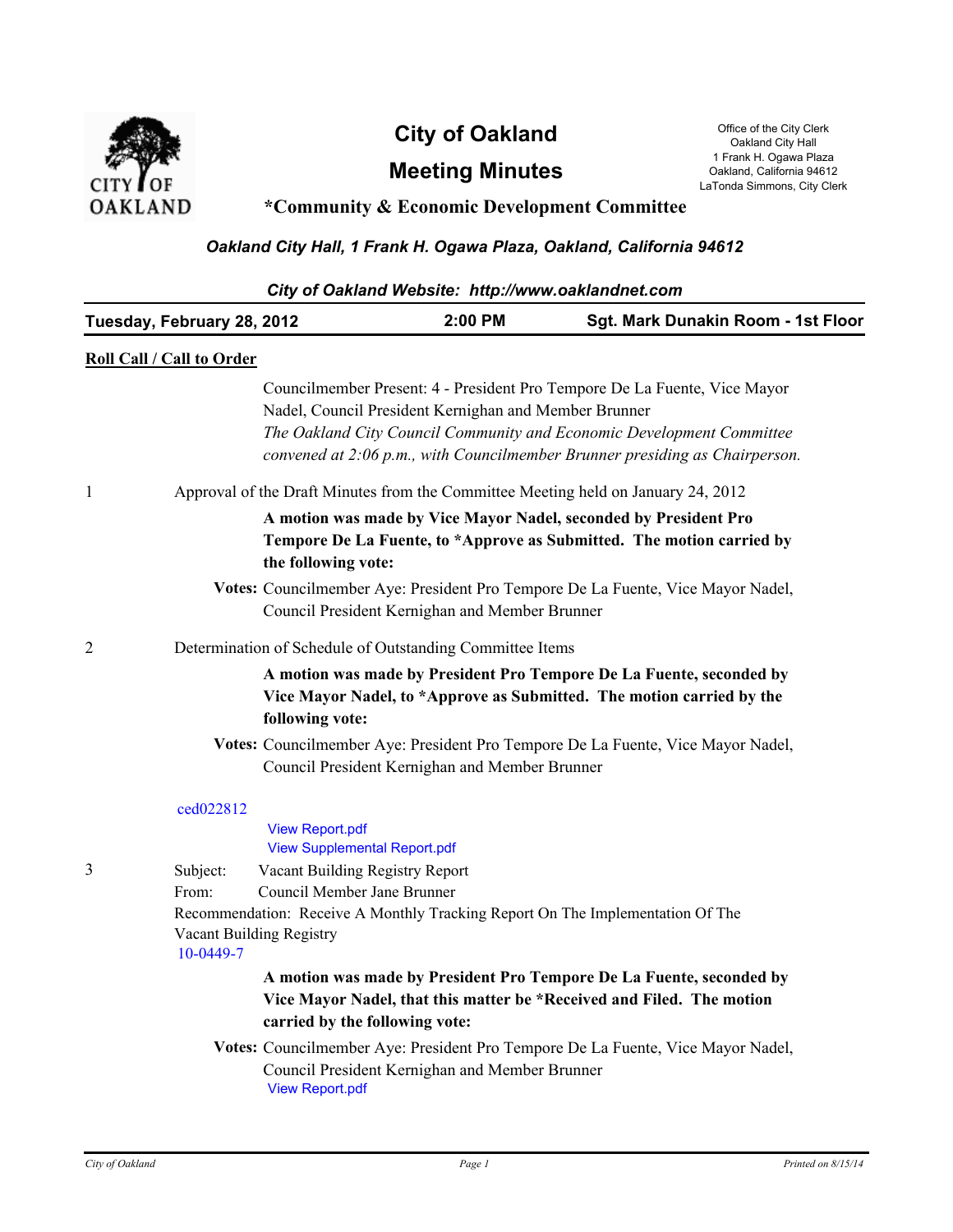| $\overline{4}$ | Subject:                                           | Regional Sustainable Communities Strategy                                                                                                                                                                                                                                                                                      |  |  |  |  |  |
|----------------|----------------------------------------------------|--------------------------------------------------------------------------------------------------------------------------------------------------------------------------------------------------------------------------------------------------------------------------------------------------------------------------------|--|--|--|--|--|
|                | Community And Economic Development Agency<br>From: |                                                                                                                                                                                                                                                                                                                                |  |  |  |  |  |
|                |                                                    | Recommendation: Receive A Report And Approve Recommendations To Provide An Update                                                                                                                                                                                                                                              |  |  |  |  |  |
|                |                                                    | On The Development Of The Regional Sustainable Communities Strategy (SCS) Pursuant To                                                                                                                                                                                                                                          |  |  |  |  |  |
|                |                                                    | California Senate Bill 375, Including Alternative Land Use And Transportation Scenarios, The                                                                                                                                                                                                                                   |  |  |  |  |  |
|                |                                                    | OneBayArea Grant Program, Results Of The Performance Targets And Equity Analyses, And                                                                                                                                                                                                                                          |  |  |  |  |  |
|                |                                                    | Key Considerations For The City Of Oakland                                                                                                                                                                                                                                                                                     |  |  |  |  |  |
|                | 11-0271                                            |                                                                                                                                                                                                                                                                                                                                |  |  |  |  |  |
|                |                                                    | A motion was made by Council President Kernighan, seconded by Vice                                                                                                                                                                                                                                                             |  |  |  |  |  |
|                |                                                    | Mayor Nadel, that this matter be *Received and Forwarded to the Meeting                                                                                                                                                                                                                                                        |  |  |  |  |  |
|                |                                                    | of the Oakland City Council, due back on March 20, 2012 as a<br>Non-Consent item. The motion carried by the following vote:                                                                                                                                                                                                    |  |  |  |  |  |
|                |                                                    |                                                                                                                                                                                                                                                                                                                                |  |  |  |  |  |
|                |                                                    | Votes: Councilmember Aye: President Pro Tempore De La Fuente, Vice Mayor Nadel,                                                                                                                                                                                                                                                |  |  |  |  |  |
|                |                                                    | Council President Kernighan and Member Brunner                                                                                                                                                                                                                                                                                 |  |  |  |  |  |
|                | There were 2 speakers on this item.                |                                                                                                                                                                                                                                                                                                                                |  |  |  |  |  |
|                |                                                    |                                                                                                                                                                                                                                                                                                                                |  |  |  |  |  |
|                |                                                    | <b>View Report.pdf</b><br><b>View Supplemental Report.pdf</b>                                                                                                                                                                                                                                                                  |  |  |  |  |  |
| 5              |                                                    |                                                                                                                                                                                                                                                                                                                                |  |  |  |  |  |
|                | Subject:                                           | Oakland-Alameda County Coliseum Complex                                                                                                                                                                                                                                                                                        |  |  |  |  |  |
|                | From:                                              | Office Of Neighborhood Investment                                                                                                                                                                                                                                                                                              |  |  |  |  |  |
|                |                                                    | Recommendation: Adopt The Following Pieces Of Legislation:                                                                                                                                                                                                                                                                     |  |  |  |  |  |
|                |                                                    | 1) A Resolution Authorizing An Exclusive Negotiating Agreement With JRDV Urban                                                                                                                                                                                                                                                 |  |  |  |  |  |
|                |                                                    | International, HKS Sports And Entertainment, HKS Inc., And Forest City Real Estate Services                                                                                                                                                                                                                                    |  |  |  |  |  |
|                |                                                    | LLC, Or Affiliated Entities, For Development Of The Coliseum City Project At The                                                                                                                                                                                                                                               |  |  |  |  |  |
|                |                                                    | $\bigcap_{i=1}^{n}$ $\bigcup_{i=1}^{n}$ $\bigcap_{i=1}^{n}$ $\bigcap_{i=1}^{n}$ $\bigcap_{i=1}^{n}$ $\bigcap_{i=1}^{n}$ $\bigcap_{i=1}^{n}$ $\bigcap_{i=1}^{n}$ $\bigcap_{i=1}^{n}$ $\bigcap_{i=1}^{n}$ $\bigcap_{i=1}^{n}$ $\bigcap_{i=1}^{n}$ $\bigcap_{i=1}^{n}$ $\bigcap_{i=1}^{n}$ $\bigcap_{i=1}^{n}$ $\bigcap_{i=1}^{n$ |  |  |  |  |  |

Oakland-Alameda County Coliseum Complex And Environs, And Authorizing Predevelopment Funding Of The Developer's Planning Work In An Amount Not To Exceed \$1.6 Million; And [11-0291](http://oakland.legistar.com/gateway.aspx/matter.aspx?key=20969)

> **A motion was made by Council President Kernighan, seconded by Member Brunner, that this matter be \*Approve the Recommendation of Staff, and Forward to the Meeting of the Oakland City Council, due back on March 6, 2012 as a Non-Consent item. The motion carried by the following vote:**

**Votes:** Councilmember Aye: President Pro Tempore De La Fuente, Vice Mayor Nadel, Council President Kernighan and Member Brunner [View Report.pdf](http://oakland.legistar.com/gateway.aspx?M%3dF&ID53d29013.pdf) [83746 CMS.pdf](http://oakland.legistar.com/gateway.aspx?M%3dF&ID53d29185.pdf)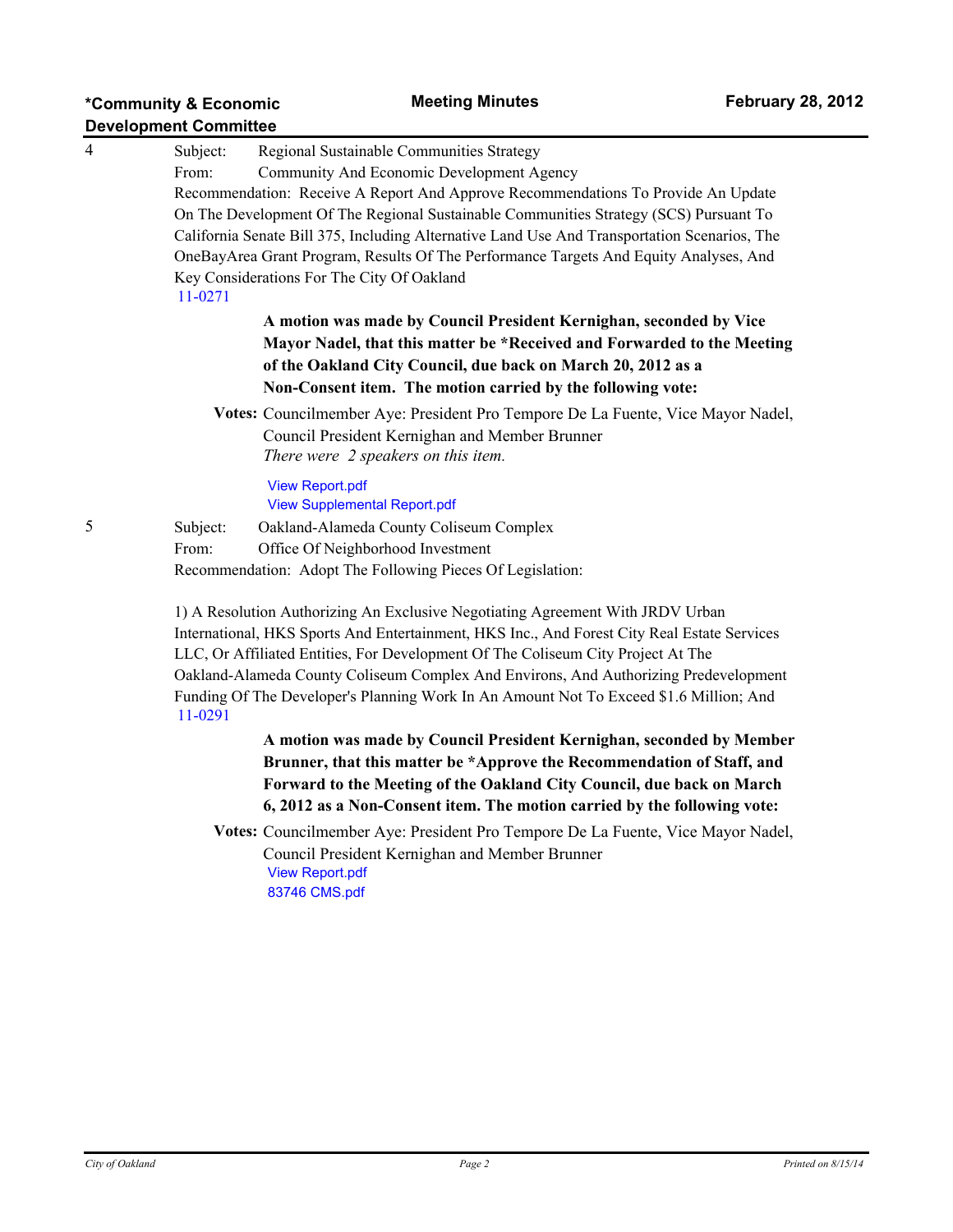|             | יטייי סטוויייינט             |                                                                                                                                                                                                                                                                                                                                |  |  |  |  |
|-------------|------------------------------|--------------------------------------------------------------------------------------------------------------------------------------------------------------------------------------------------------------------------------------------------------------------------------------------------------------------------------|--|--|--|--|
|             |                              | 2) A Resolution Authorizing A Professional Services Contract With Lamphier-Gregory And                                                                                                                                                                                                                                         |  |  |  |  |
|             |                              | Team Of Consultants, In An Amount Not To Exceed \$1,900,000, For Services Related To The<br>Oakland Alameda Coliseum Complex And Environs And The Oakland Airport Business Park                                                                                                                                                |  |  |  |  |
|             |                              |                                                                                                                                                                                                                                                                                                                                |  |  |  |  |
|             | $11-0291-1$                  | Specific Plans And Environmental Impact Report Without Return To Council                                                                                                                                                                                                                                                       |  |  |  |  |
|             |                              | A motion was made by Council President Kernighan, seconded by Member<br>Brunner, that this matter be *Approve the Recommendation of Staff, and<br>Forward to the Meeting of the Oakland City Council, due back on March<br>6, 2012 as a Non-Consent item. The motion carried by the following vote:                            |  |  |  |  |
|             |                              | Votes: Councilmember Aye: President Pro Tempore De La Fuente, Vice Mayor Nadel,<br>Council President Kernighan and Member Brunner<br>There were 13 speakers on this item.                                                                                                                                                      |  |  |  |  |
|             |                              | 83747 CMS.pdf                                                                                                                                                                                                                                                                                                                  |  |  |  |  |
| 6           | Subject:<br>From:<br>11-0286 | Sunfield Development Agreement<br>Office Of Neighborhood Investment<br>Recommendation: Adopt A Resolution Authorizing An Exclusive Negotiating Agreement<br>With Sunfield Development, LLC Or A Related Entity To Develop A Mixed-Use Project On A<br>City-Owned Property Located At 1800 San Pablo Avenue (APN: 008-0642-018) |  |  |  |  |
|             |                              | A motion was made by Vice Mayor Nadel, seconded by President Pro<br>Tempore De La Fuente, that this matter be *Approve the Recommendation<br>of Staff, and Forward to the Meeting of the Oakland City Council, due<br>back on March 6, 2012 as a Consent item. The motion carried by the<br>following vote:                    |  |  |  |  |
|             |                              | Votes: Councilmember Aye: President Pro Tempore De La Fuente, Vice Mayor Nadel,<br>Council President Kernighan and Member Brunner<br><b>View Report.pdf</b><br><b>View Supplemental Report.pdf</b><br>83741 CMS.pdf                                                                                                            |  |  |  |  |
|             |                              | Open Forum (TOTAL TIME AVAILABLE: 15 MINUTES)                                                                                                                                                                                                                                                                                  |  |  |  |  |
|             |                              | There were 2 speakers during Open Forum.                                                                                                                                                                                                                                                                                       |  |  |  |  |
| Adjournment |                              |                                                                                                                                                                                                                                                                                                                                |  |  |  |  |
|             |                              | There being no further business, and upon the motion duly made, the Oakland<br>City Council Community and Economic Development Committee adjourned the<br>meeting at $4:05$ p.m.                                                                                                                                               |  |  |  |  |
|             |                              |                                                                                                                                                                                                                                                                                                                                |  |  |  |  |

\* In the event of a quorum of the City Council participates on this Committee, the meeting is noticed as a Special Meeting of the City Council; however no final City Council action can be taken.